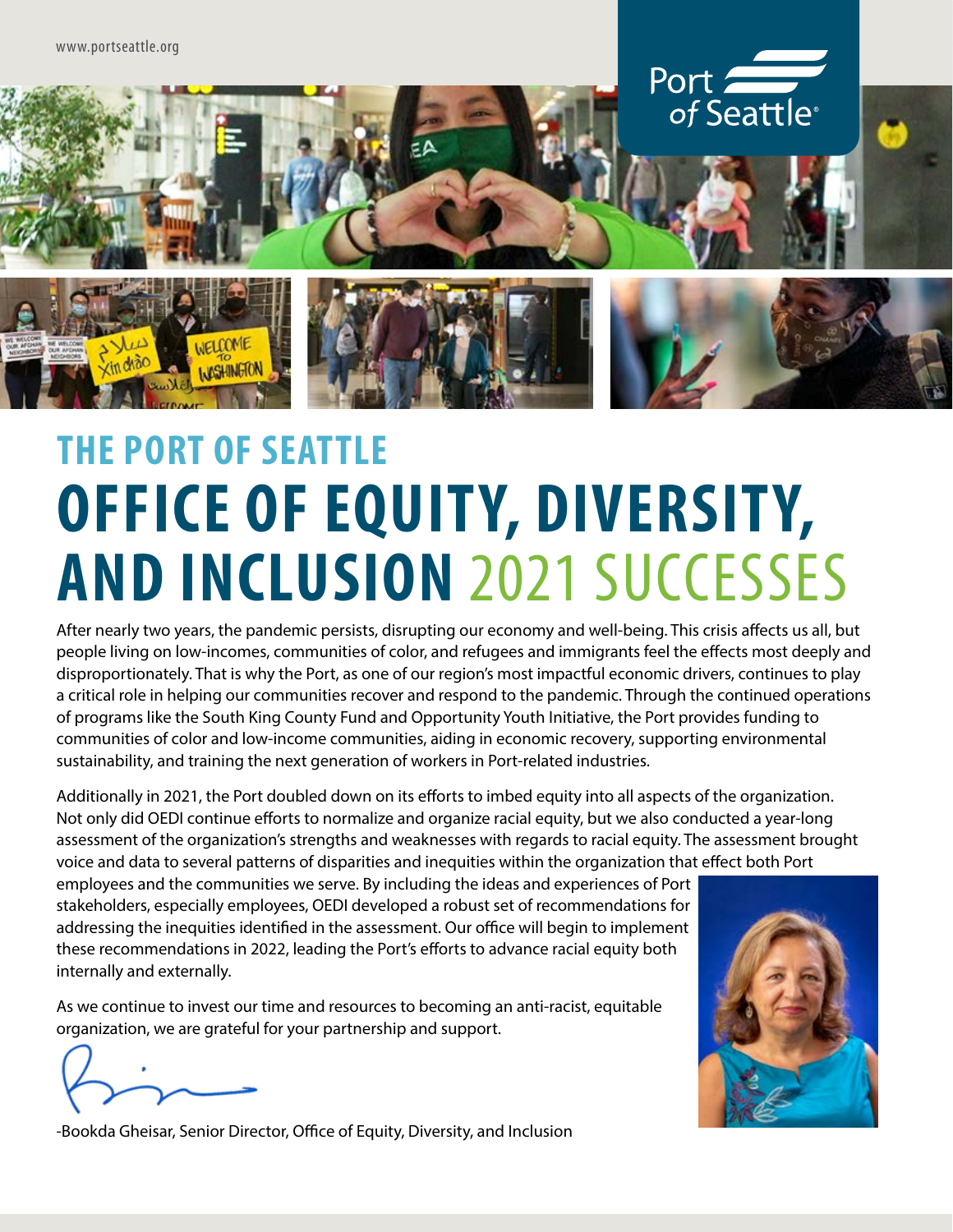

### **A YEAR IN REVIEW:**  OFFICE OF EQUITY, DIVERSITY, AND INCLUSION HIGHLIGHTS

## **FEATURED PROGRAMS**

- **1** In June 2020, when the nation was mourning and grappling with the murder of George Floyd, the Port Commission established a Task Force on Port Policing and Civil Rights to conduct a comprehensive assessment of the Port Police Department (POSPD) and make recommendations to ensure that the Port Police Department is held to the highest nationwide standards for public safety, equity, accountability, and civil rights. In September 20221, the Task Force completed their report, identifying over 50 recommendations for improvements, and implementation has already begun.
- **2** A committee of the Port's Change Team created an Equity in Budgeting Tool. For the first time in the Port's history, all departments were asked to apply an equity lens to their annual budgeting process. OEDI invited multiple governments to meet with this team to offer support and training and build the expertise of this team. This group will work with OEDI to determine next steps for 2023 budgeting process.
- **1** In June 2021, after an 8-month process, which included extensive discussions about racial equity, the Port refreshed its organizationwide values to include Anti-Racism and Equity as a core value. The Port describes the importance of this value as "We commit to dismantling institutional racism and ensuring equitable opportunities for all."
- **4** Participated in and organized local and national racial equity efforts, including coordinating an ongoing West Coast Port Partners Meeting to discuss equitable strategies pertaining to COVID-19, budgeting tools, and best practices for advancing racial equity within port authorities.
- **5** OEDI and a steering committee of employees (comprised of predominately women of color) began an assessment of the experiences, treatment, compensation, and advancement of women of color at the Port. This assessment was commissioned by the Port's Executive Director after Blacks in Government and Women's Initiative Network collaborated to host a panel event about intersectionality and the experiences of women of color at the Port. The results of this assessment will be presented to Port leadership and staff in early 2022.
- **6** On September 13, 2021, the Port launched its new Equity Index. The Port's Equity Index is a cutting-edge, interactive map that displays a visual representation of social and environmental disparities in King County. Using 21 indicators within four categories, the Equity Index illustrates the degree to which different communities experience pollution burdens and social inequities. The Port is using the index as a tool to help us direct resources to the communities and areas of greatest need. The tool is available to all Port staff and the public.
- **7** To help Afghans looking to escape the Taliban, the Port actively coordinated with refugee resettlement nonprofits on the best way to support their airport-based operations. The Port created a dedicated, private welcome and work area where nonprofits were able to connect with arriving refugees. Our dining and retail tenants provided food and products to welcome refugees.
- **8** OEDI Senior Director became the Executive Sponsor for the Title VI Plan for Port of Seattle, and OEDI took over the responsibility to file the annual plan. OEDI submitted an updated plan, highlighting structural changes and incorporating updated language, including a Language Access plan.
- **9** In December 2021, OEDI received the American Association of Port Authorities' Award of Excellence for the Black Lives Matter Caucusing Series that more than 300 Port employees participated in from June – August 2020.
- **10** Throughout 2021, OEDI and the Port's Change Team conducted an equity, diversity, and inclusion (EDI) assessment of the Port of Seattle, examining both internal and external aspects of the organization, its culture, and its practices. The EDI Assessment identified 15 key patterns of disparities or inequities, and using the input and expertise of staff, a set of 53 recommended actions were created to address these identified issues. Implementation of the recommendations begins in 2022, and OEDI will report annually on the progress.

#### **YOUTH MARITIME COLLABORATIVE**

 The YMC runs the Youth Maritime Accelerator Project, which introduces young people of color to the maritime industry through paid internships, experiential learning events, and thoughtful career exploration, while focusing on equity and inclusivity. The first cohort of YMAP, which wrapped up in mid-August, included 15 interns and a peer interpreter (made available through a partnership with El Centro De La Raza). During the 8-week program, interns learned valued skills to help them start a career in the maritime industry, and they earned a \$2,000 stipend.

#### **SOUTH KING COUNTY FUND**

After a successful first year in 2020, the Port of Seattle launched the second cycle of the South King County Fund Economic Recovery & Environmental Program, continuing to lead the region's economic recovery in communities hardest hit by COVID-19. The program funds projects connected to port-related industries and projects to improve the environment in near-airport communities. The Port has pledged \$10 million dollars in funding between 2020 and 2024 with \$1.5 million available for 2021.

#### **OPPORTUNITY YOUTH INITIATIVE**

The Port invested \$2 million to continue the Opportunity Youth Initiative for a second year. The Opportunity Youth Initiative directed resources to communities experiencing the highest rates of youth unemployment, including underserved communities in South King County. The Port partnered with Partner in Employment, Seattle Goodwill, Seattle Parks Foundation, and Urban League of Metropolitan Seattle to provide youth employment, training, and professional development opportunities in Port-related industries. More than 250 youth participated in the 2021 Opportunity Youth Initiative.

#### **RACIAL EQUITY TRAINING**

OEDI conducted a series of trainings including Change Team Foundational Training (10 hours over the course of 5 months), Staff Racial Equity Orientations (3-hour sessions offered 5 times), and Supervisor Racial Equity Training (8 hours over the course of 3 sessions, offered 5 times). Over 900 Port employees completed at least one of these trainings, including 437 supervisors.

#### **PRIORITY HIRE**

OEDI and Workforce Development partnered with the Engineering team to develop a system for reporting and tracking data related to priority hire. For the first time, the Port of Seattle, City of Seattle, and Sound Transit collaborated to support our region's efforts to train, place, and improve apprenticeship retention to further equity in workforce development and Priority Hire programs. We made progress towards our Priority Hire goals, increasing the number of apprentices of color and adding Priority Hire provisions to three airport projects that require over 17,000 hours of labor. More broadly, amongst our 30 construction contracts that had over 1.6 million hours of labor, at least 30% of the construction work was performed by workers living in economically distressed ZIP codes.







CHANGE<br>AHEAD